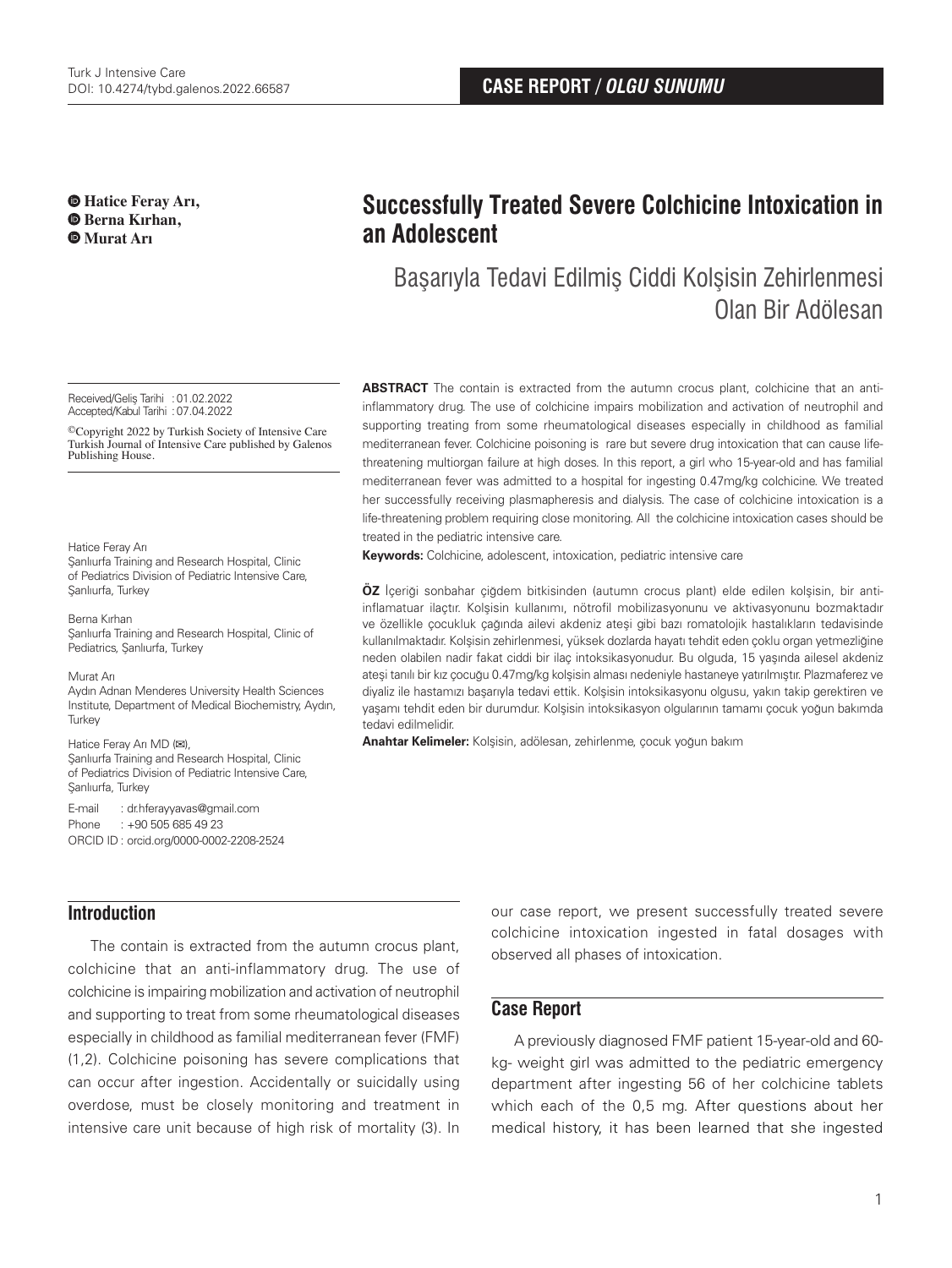these tablets before 24 hours. At the time of admission, she had a nausea and stomach ache and her heart rate was 102/min, respiratory rate 12/min, blood pressure 102/57(69)mmHg. Glasgow coma scale (GCS) was 15. Her body temperatures were  $36.5$  °C, oxygen saturation 100% in room air, capillary refill time was under 2 seconds. There was no abnormal finding in her skin, extremities, chest and abdomen. Arterial blood gas examination, pH:7,30 pCO<sub>2</sub>:32 HCO<sub>3</sub>:16,3 Lactate:3.6 and additional blood test results were as follows: her complete blood count (CBC) white blood cell (WBC) was 19.600×103 / mm3 , her haemoglobin (Hb) was 9.4g/dl, total platelet (Plt) count was 156×103/mm3; serum urea/creatinine was 44/1.11mg/dl, serum sodium/potassium (Na/K) was 139/3.9mEq/L, aspartate transaminase/alanine aminotransferase (AST/ALT) was 49/36U/L, glucose was 150mg/dl, International Normalized Ratio (INR):2.6, prothrombin time (PT):29seconds(sec), activated plasma thromboplastin time (APTT):46.7sec, creatine kinase (CK):560U/L and lactate dehydrogenase (LDH):3600U/L. The patient was admitted to pediatric intensive care (PICU) for close monitoring and treatment. Because of the fatal dosage of colchicine tablets ingestion (0.42mg/kg), we planned high volume plasmapheresis and then beginning continuous veno venousus hemodiafiltration (CVVHDF). In the 40th hour of CVVHDF, anemia, neutropenia and thrombocytopenia were developed and excessive menstrual bleeding occurred. Appropriate blood product support was provided and prophylactic broad-spectrum antibiotics were started. Daily intermittent hemodialysis was begun for four days. On the 7th day of admission agitation, hypertension, and then seizure was occurred. Her brain computed tomography (CT) was normal but her magnetic resonance (MR) scanning reported that bilateral asymmetrical cortical-subcortical pathological signal changes are observed in the bilateral posterior parietal and occipital regions. It was evaluated in favor of posterior reversible encephalopathy syndrome (PRES) (The remarkable appearance of the lesions is detected on her cranial MRI scanning in Figures.1 and 2). Antiepileptic and antihypertensive treatment were begun. On the 12th day admitted to PICU, her coagulopathy, renal and hepatic failure, bone marrow suppression findings and neurological symptoms completely healed, but alopecia developed, she was given to general pediatrics.

## **Discussion**

Colchicine poisoning is a rare but severe drug intoxication because of fatality. It can cause life-threatening multiorgan failure at high doses. Especially who had a treatment for their rheumatological diseases are used colchicine and suicidally ingested. The half-life of colchicine has a 9-16-hour and the therapeutic index is narrow (4).

In literaturally, it has been reported, minor toxicity like mild gastrointestinal system (GIS) symptoms developed with <0.5mg/kg. The dosage from 0.5 to 0.8mg/kg results of oral intake has a major toxicity with myelosuppression and



**Figure 1.** T2W scanning



**Figure 2.** FLAIR scanning, the remarkable appearance of the lesions is detected on cranial magnetic resonance scanning, bilateral asymmetrical cortical and subcortical T2W/FLAIR pathological signal changes are observed in the bilateral posterior parietal and occipital regions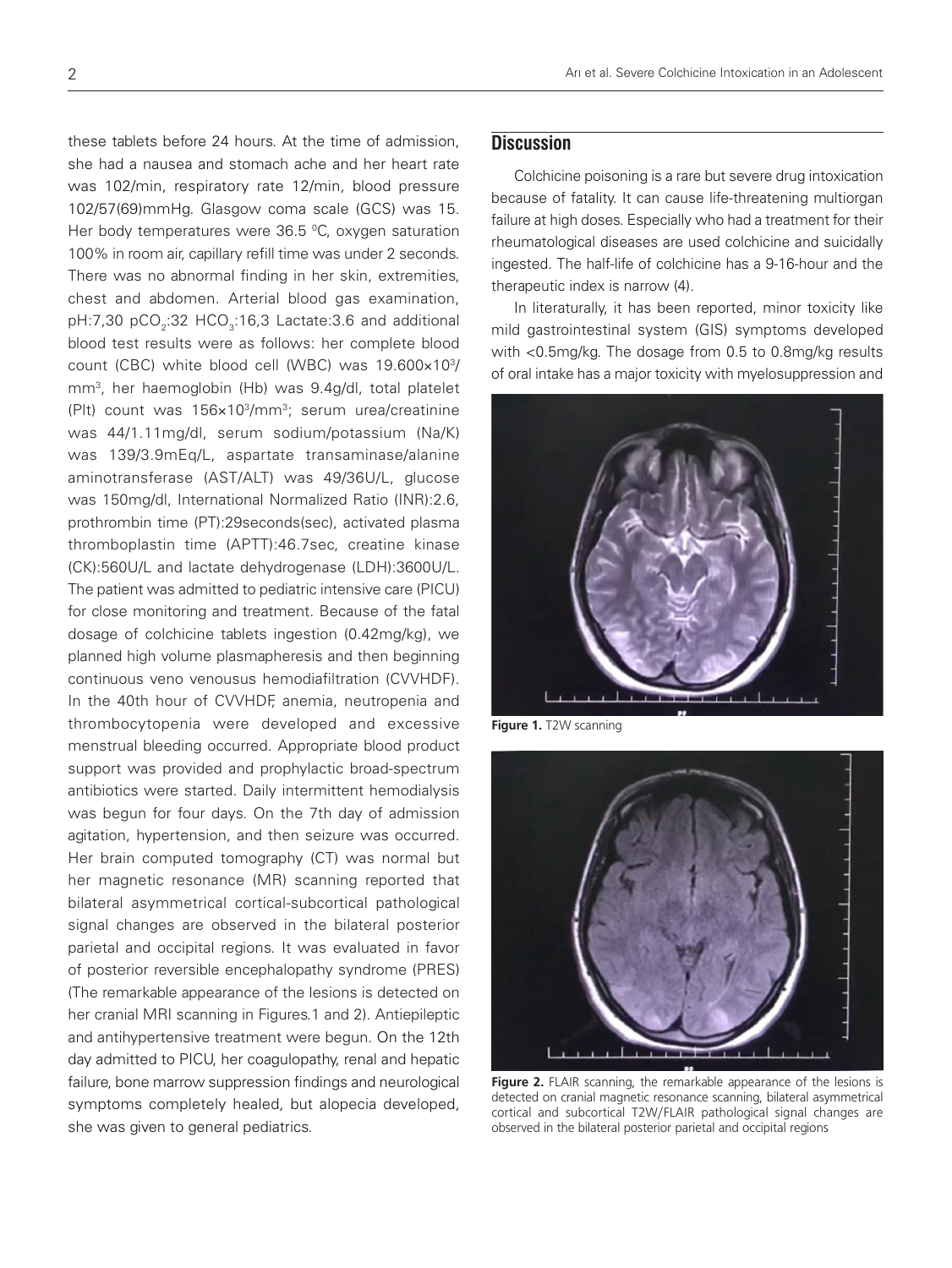multiorgan failure, so >0.8mg/kg can be lethal (4,5). Mortality is correlated with the timing of drug ingestion and admission time of hospital (6). The prognosis of colchicine intoxication is associated with ingestion dose and the admission time after ingestion. In the adults studies was reported that, under 0.5mg/kg ingestion dose patients can be recovered 100%. On the other hand in the literature, the children who ingested 0.37 and 0.6 have died (7, 8). Our patient ingested 0.47mg/ kg colchicine 24 hours before admission and she had severe effects on organs during all the phases of intoxication. Although these effects we treated her successfully without any persistent disease.

Acute colchicine poisoning has three clinical phases which are likely to include all the clinical phases of our patient. The 1st phase which in first 24 hours after drug ingestion includes: gastrointestinal symptoms, hypovolemia, hypotension and leukocytosis. In the 2nd phase, (1-7 days) multiple organ failure occur (cardiac, neurological, repiratory and renal). In this phase unconsciousness, hematologic problems and disseminated intravasculary coagulopathy, ion imbalances, metabolic acidosis, dysrhythmias, and systemic collapse can be seen. The supportive management is important for the good outcomes. After second phase, if the patient lives, in the third phase is observed getting better of organ failure in 3 to 4 weeks from ingestion of colchicine (9).

The case of colchicine intoxication is a life-threatening problem requiring close monitoring. All of the colchicine intoxication cases should be treated in the PICU. Because of not having effective antidote, supportive treatment is recommended. Gastric lavage and activated char coal administration is recommended in the first 60 min from ingestion. If shock and multiorgan failure are developed, it can be given fluid resuscitation and inotropic agents (5). Although hemodialysis and hemoperfusion treatments are ineffective because of extensive volume distribution, if it is necessary, plasma exchange and CVVHDF can be initiated (2,10). In our case report, although she was late for elimination treatment because of the late hospital admission time, we treated her successfully with plasmapheresis, continuous hemodiafiltration, and then intermittent hemodialysis.

Posterior reversible encephalopathy syndrome is a clinical and radiological diagnose with acute neurological symptoms like headache, epileptic/nonepileptic seizures and some different neurological deficits (11). It is reported that the mechanism of that is a problem of dysregulated perfusion. Many studies suggest up to 55% of these have renal

failure and hypertension (12). Our case had a FMF before intoxication and this disease may be caused proteinuria and cellular renal effects, but we did not have any data certainly which can trigerred secondary hypertension. The aim of initiating plasmapheresis, CVVHDF and intermittent hemodialysis in this case was drug elimination, there was no sign and symptoms about new developed and/or past history of renal failure.

Colchicine poisoning is a rare but high mortality drug intoxication. It can cause life-threatening multiorgan failure at high doses. Mortality is correlated with the timing of drug ingestion and admission time of hospital. Although hemodialysis and hemoperfusion treatments are ineffective because of extensive volume distribution, if it is necessary, plasma exchange and CVVHDF can be initiated.

### Ethics

Peer-review: Externally peer-reviewed.

Authorship Contributions

Surgical and Medical Practices: H.F.A., B.K., Concept: H.F.A., M.A., Design: H.F.A., M.A., Data Collection and/ or Processing: B.K., Analysis and/or Interpretation: B.K., Literature Search: M.A., Writing: H.F.A., M.A.

**Conflict of Interest:** No conflict of interest was declared by the authors.

Financial Disclosure: The authors declared that this study received no financial support.

### **References**

- 1. Wasserscheid K, Backendorf A, Michna D, Mallmann R, Hoffmann B. Long-term Outcome After Suicidal Colchicine Intoxication in a 14-Year-Old Girl. Pediatr Emer Care 2013; 29: 89-92.
- 2. Kısaarslan AP, Yel S, Yılmaz K, Akyıldız BN, Düşünsel R, Gündüz Z, et al. Colchicine Intoxication in Children: Four Case Reports. Arch Rheumatol 2015; 30(1): 67-70.
- 3. Karakaya ZY. Colchicine Intoxication. Clinical Toxicology in Emergency In: Satar S, editör. Clinic Toxicology in Emergency. Adana: Nobel Company; 2009; p: 397-399.
- 4. Finkelstein Y, Aks SE, Hutson JR, Juurlink DN, Nguyen P, Dubnov-Raz G, et al. Colchicine Poisoning: The Dark Side of an Ancient Drug. Clin Toxicol 2010; 48: 407–14.
- 5. Ozdemir R, Bayrakci B, Teksam O. Fatal Poisoning in Children: Acute Colchicine Intoxication and New Treatment Approaches. Clin Toxicol 2011; 49: 739–43.
- 6. Polat E, Tuygun N, Akca H, Karacan CD. Evaluation of the Colchicine Poisoning Cases in a Pediatric Intensive Care Unit: Five Year Study. J Emerg Med 2016; 019: 08 (1–5).
- 7. Kısaarslan AP, Yel S, Yılmaz K, Akyıldız BN, Düşünsel R, Gündüz Z, et al. Cochicine Intoxication in Children: Four Case Reports. Arch Rheumatol 2015; 30(1): 67-70.
- 8. Ataş B, Caksen H, Tuncer O, Kirimi E, Akgün C, Odabaş D. Four Children With Colchicine Poisoning. Hum Exp Toxicol. 2004; 23: 353-6.